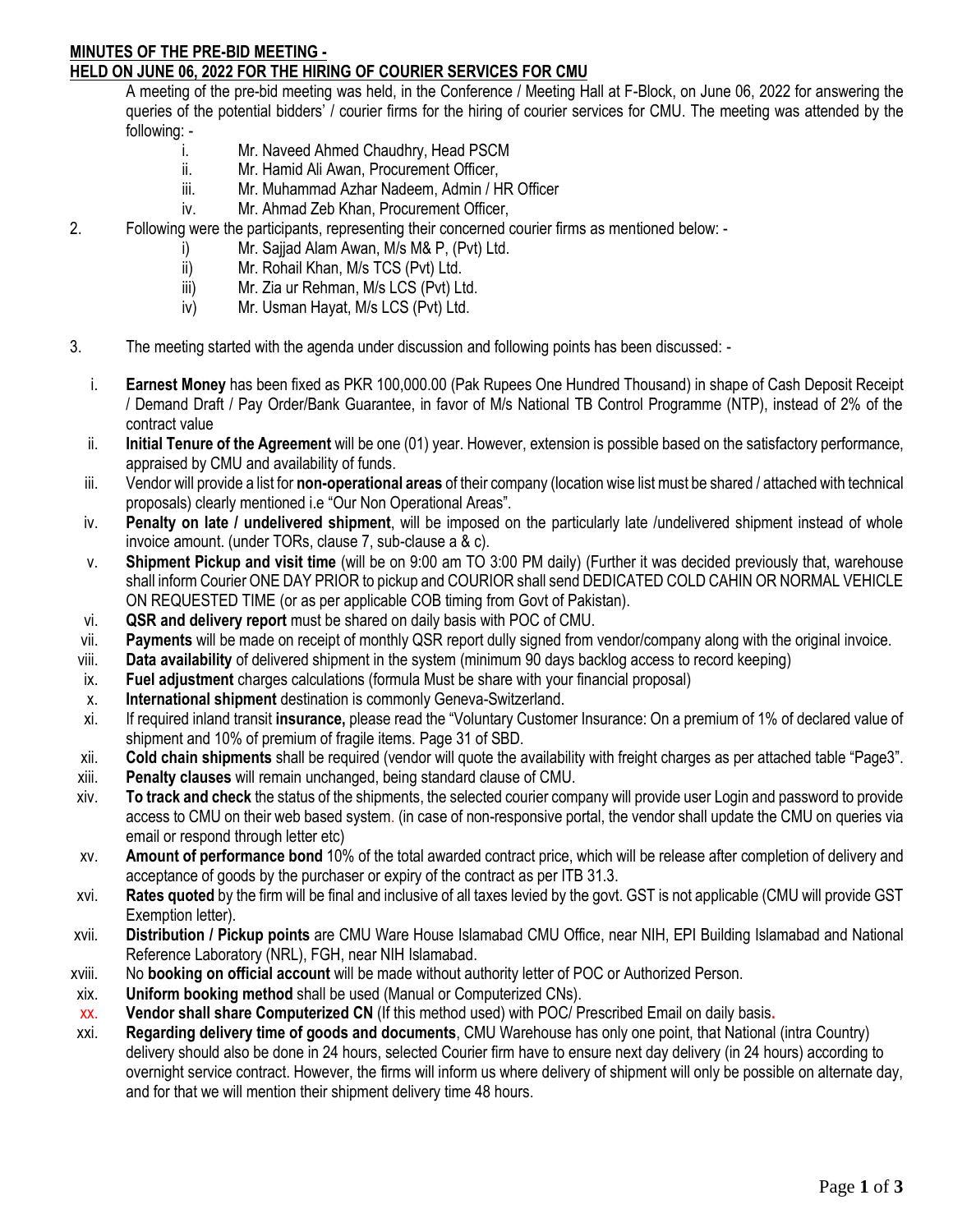#### **xxii. Delivery Time of Documents & Goods**

| a.             | National (Intra City)       | 24 hours Overnight   |
|----------------|-----------------------------|----------------------|
| $\mathbf{b}$ . | National (Intra Provincial) | 24 hours Overnight   |
| $\mathbf{C}$ . | National (Intra Country)    | 24 hours (Overnight) |
| d.             | International (Globally)    | $96 - 120$ hours     |

#### xxiii. **Mandatory locations/ Destinations**

- a. (04 provincial headquarters (Lahore, Karachi, Quetta and Peshawar),
- b. Divisional / Regional Locations (Muzaffarabad, Abbottabad, Bahawalpur, Mirpur Khas-Sindh, Mithi, Larkana, Chakwal, D. G. Khan, Faisalabad, Gilgit, Khanewal, Loralia, Nawabshah, Sargodha, Sialkot, Vehari, Quetta, Sukkar, Lahore, Kotri-Jaccorabad, Karachi, Peshawar, Rawalpindi, Mardan, D.I.Khan, Multan, Islamabad, Swat, Murree and Rahim Yar Khan) and
- c. 3 Regions (Muzaffarabad-AJK, Gilgit-GB, Peshawar-FATA).